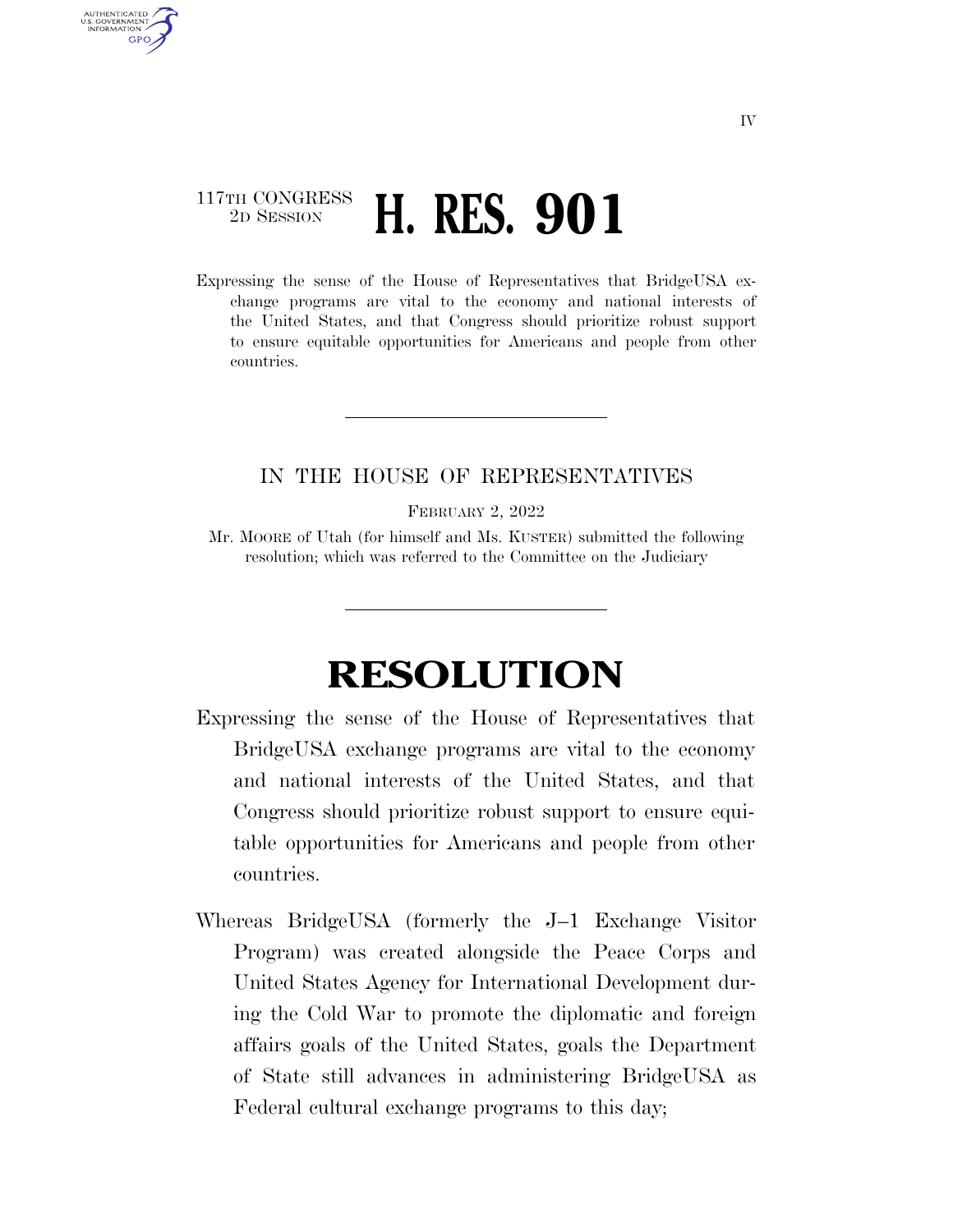- Whereas roughly 300,000 participants from more than 200 countries and territories visit the United States on a J– 1 cultural exchange visa each year;
- Whereas the work component of certain BridgeUSA programs, the largest public diplomacy program offered by the United States, makes travel to the United States possible for a broad and diverse group of international students and young people;
- Whereas 91 percent of Summer Work Travel (SWT) Program participants report cultural exchange as their top reason for participating in the Program;
- Whereas 84 percent of Camp Counselors report having a more positive view of America after working at a camp;
- Whereas 76 percent of SWT Program participants reported a positive change in views regarding the United States;
- Whereas 50 percent of employers stated that the absence of the SWT Program participants would have a negative impact on revenues;
- Whereas 39 percent of employers said they would have to reduce hours of operation without the SWT Program;
- Whereas annually the ski industry embraces more than 8,000 SWT participants from the Southern Hemisphere who provide a richer cultural experience for their coworkers and guests, while learning important skills about the recreation and hospitality business and at the same time generating significant economic impacts, spending, and taxes in communities where they are located;
- Whereas there are similar cultural and economic benefits among participants from the Northern Hemisphere who are placed in small rural communities that attract large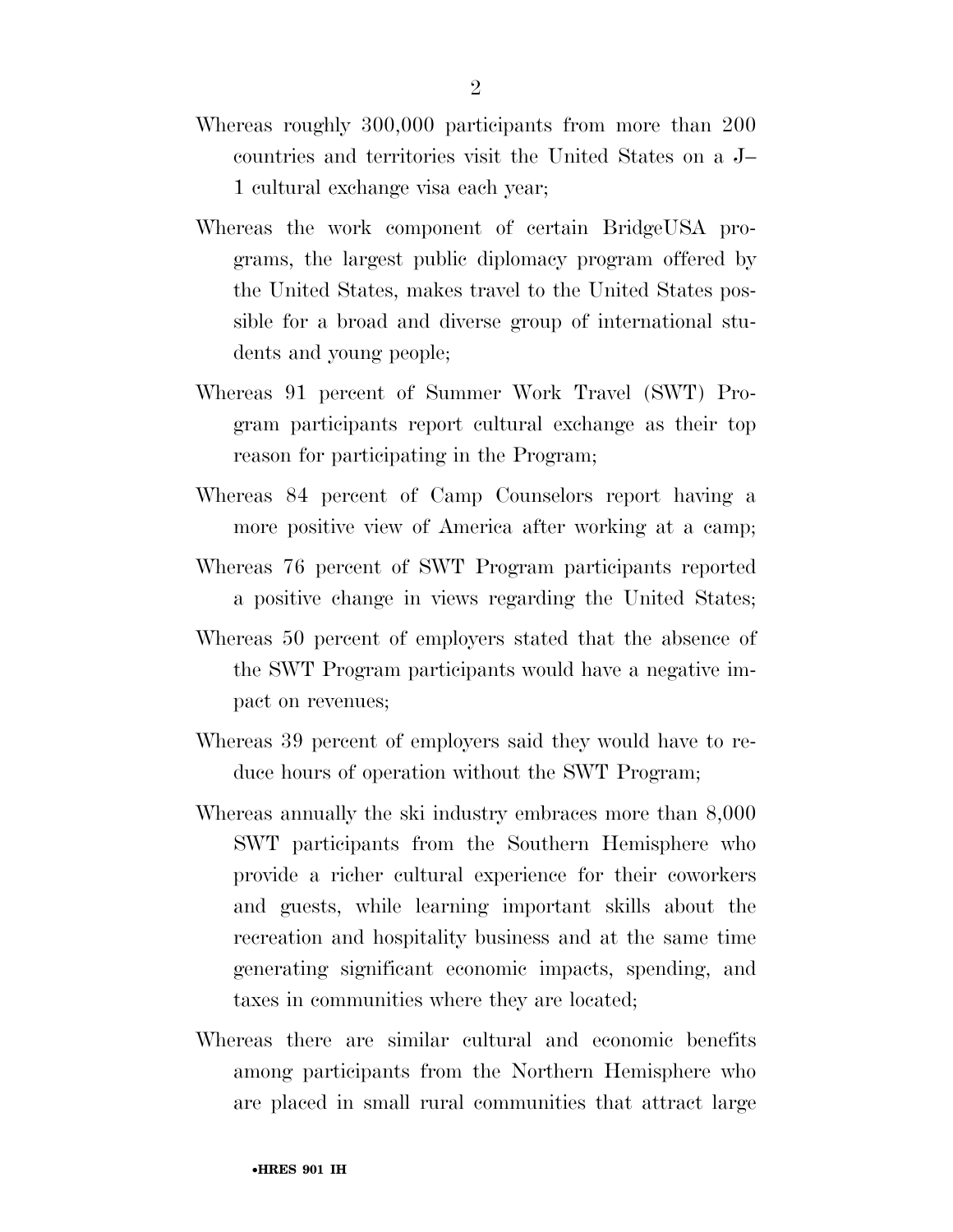crowds in the summer at national parks, amusement parks, attractions, and resorts across the country;

- Whereas 91 percent of host camps believe their organization would be negatively impacted by the absence of international Camp Counselors;
- Whereas 78 percent of host camps indicated that camp services and activities would be reduced in the absence of international Camp Counselors;
- Whereas J–1 SWT participation decreased by 96 percent in 2020, and by 75 percent in 2021 compared to 2019;
- Whereas J–1 Camp Counselor participation decreased by more than 99 percent in 2020 and by 78 percent in 2021 compared to 2019;
- Whereas BridgeUSA work-based public diplomacy programs typically contribute over half a billion dollars to the United States economy annually; and
- Whereas Congress supports the Department of State's ongoing commitment to protect the health, safety, and welfare of students and exchange visitors, and continued attention to strengthening cultural exchange and the experience of all participants: Now, therefore, be it
- 1 *Resolved,* That it is the sense of the House of Rep-2 resentatives that—
- 3 (1) BridgeUSA programs are vital to the econ-4 omy and national interests of the United States;
- 5 (2) BridgeUSA should continue with robust 6 support from the Department of State to further 7 those national interests;